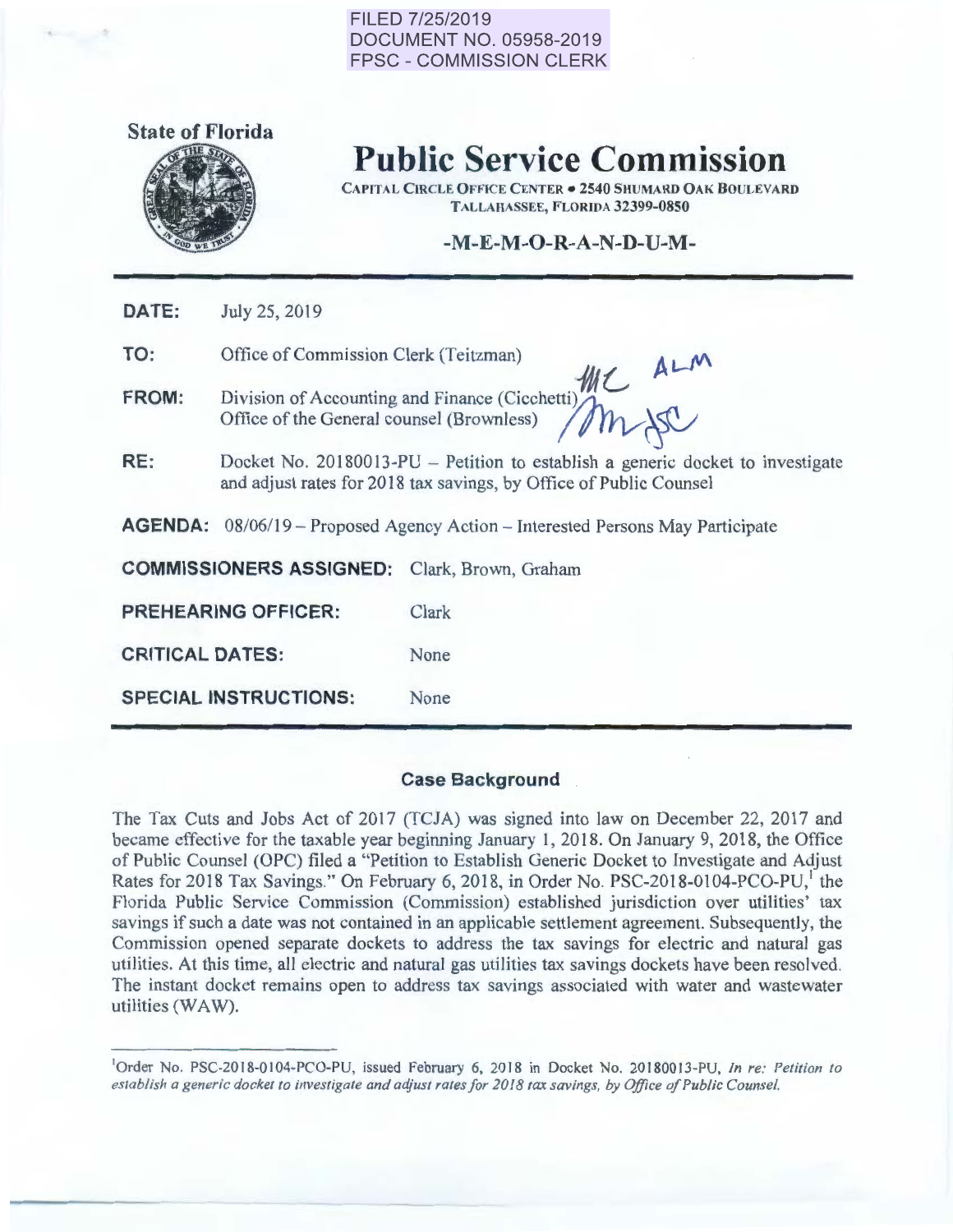Docket No. 20180013-PU Date: July 25, 2019

For WAW utilities that have income taxes included in their revenue requirement, the 2018 annual reports are necessary to determine each utility's earned return and if a utility earned in excess of its allowed return. As of July 25, 2019, 13 of 15 WAW utilities that have income taxes included in their revenue requirement have filed their 2018 annual reports. This recommendation addresses the tax savings for the 13 WAW utilities that have income taxes included in their revenue requirement and have filed 2018 annual reports.

The Commission has jurisdiction in this case pursuant to Sections 366.04, 366.041, 366.06, and 366.07, Florida Statutes.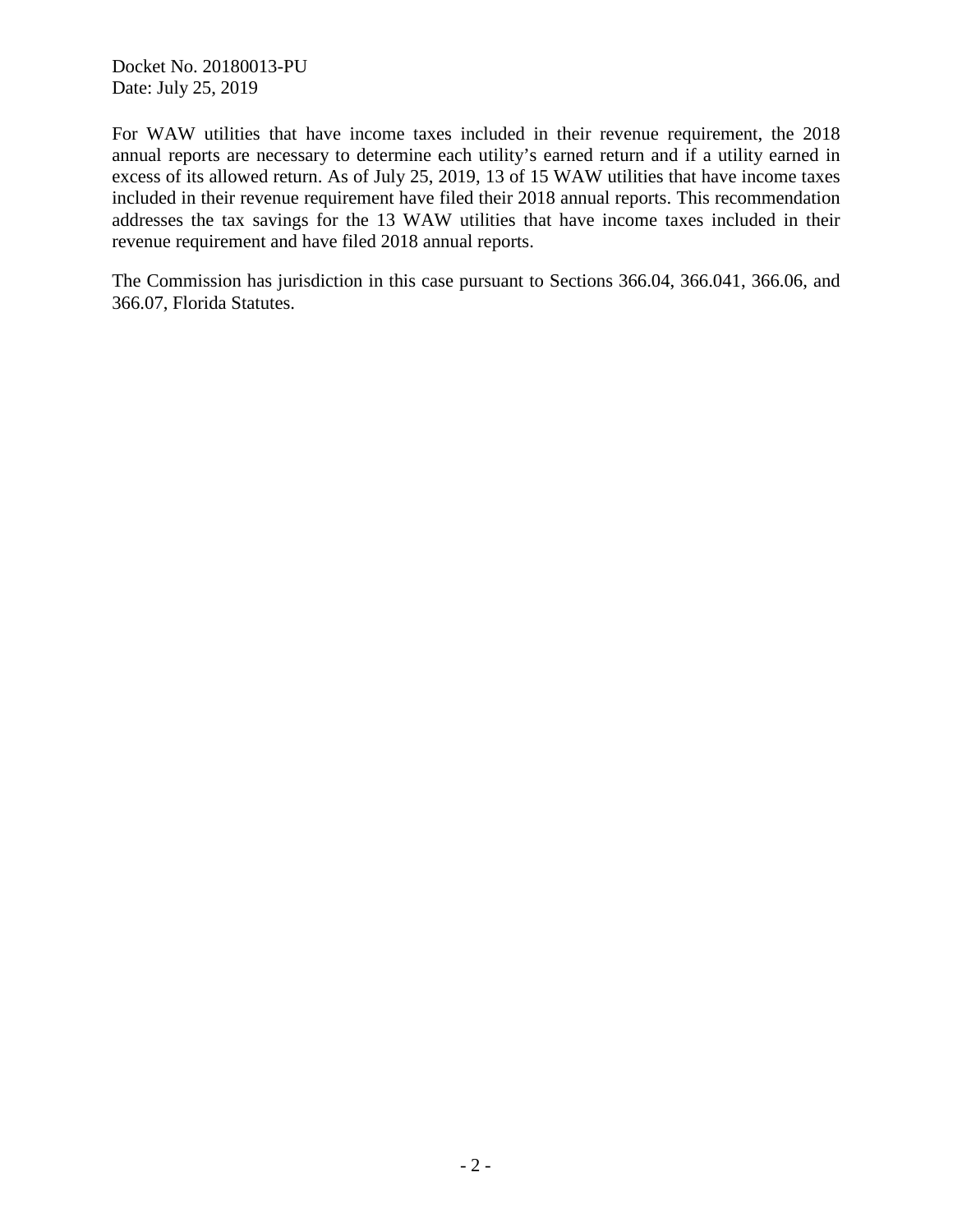*Issue 1:* What is the appropriate disposition of the tax impacts resulting from the passage of the TCJA for WAW utilities that have income taxes included in their revenue requirement?

**Recommendation:** Of the 13 WAW utilities that have income taxes included in their revenue requirement and have filed their 2018 annual report, none are earning above their allowed rate of return range. No adjustments to base rates are necessary regarding the tax impacts resulting from the passage of the TCJA for these WAW utilities. (Cicchetti)

## *Staff Analysis***:**

The 15 WAW utilities that have income taxes included in their revenue requirement are:

- East Central Florida Services
- Forest Utilities
- Gold Coast Utility Corporation
- Indiantown Company
- Marion Utilities
- NHC Utilities
- Ni Florida
- North Beach Utilities
- Peoples Water Service Company
- Pine Island Cove HOA
- Placid Lakes
- Pluris Wedgefield
- St. James Island
- Utilities Inc. of Florida
- Wildwood Water Company

Of the 15, all have filed their 2018 annual report except Gold Coast Utility Corporation and St. James Island. All utilities that have filed their 2018 annual report have reported either negative returns or returns below their rate of return ceilings. Attachment A shows all the utilities' Net Operating Income, Rate Base, Achieved Rate of Return, and Approved Rate of Return Cap.

It is staff's opinion that it is reasonable for the Commission to consider the earnings position of the utility when deciding if base rates should be reduced for changes in tax rates. Reducing base rates would result in cash flow reductions for the utilities, put downward pressure on earnings, and would accelerate the need for a rate case sooner versus later. Consequently, staff recommends that no adjustments to base rates are necessary regarding the tax impacts resulting from the passage of the TCJA for WAW utilities that have income taxes included in their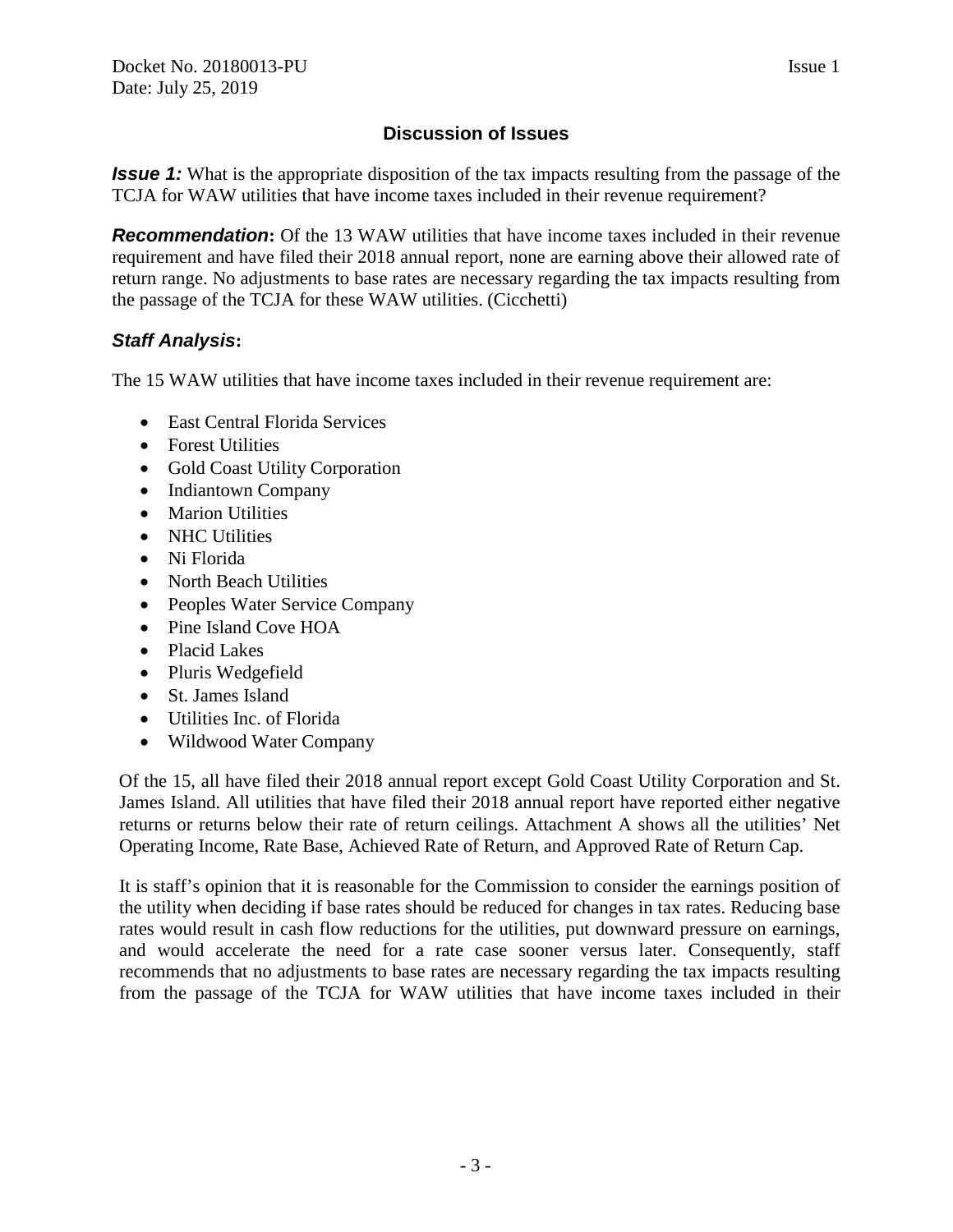$\overline{a}$ 

revenue requirement. Such treatment is consistent with the Commission's decisions in Docket Nos. [2](#page-3-0)0180051-GU, 20180052-GU, 20180053-GU, and 20180054-GU.<sup>2</sup>

<span id="page-3-0"></span><sup>2</sup> Order No. PSC-2019-0076-FOF-GU, issued February 25, 2019, in Docket No. 20180051-GU, *In re: Consideration of the tax impacts associated with the Tax Cuts and Jobs Act of 2017 for Florida Public Utilities Company – Gas; Order No. PSC-2019-0077-FOF-GU, issued February 25, 2019, in Docket No. 20180052-GU, In re: Consideration of the tax impacts associated with the Tax Cuts and Jobs Act of 2017 for Florida Public Utilities Company – Indiantown Division; Order No. PSC-2019-0079-FOF-GU, issued February 25, 2019, in Docket No. 20180053-GU, In re: Consideration of the tax impacts associated with the Tax Cuts and Jobs Act of 2017 for Florida Public Utilities Company – Fort Meade Division; Order No. PSC-2019-0078-FOF-GU, issued February 25, 2019, in Docket No. 20180054-GU, In re: Consideration of the tax impacts associated with the Tax Cuts and Jobs Act of 2017 for the Florida Division of Chesapeake Utilities Corporation.*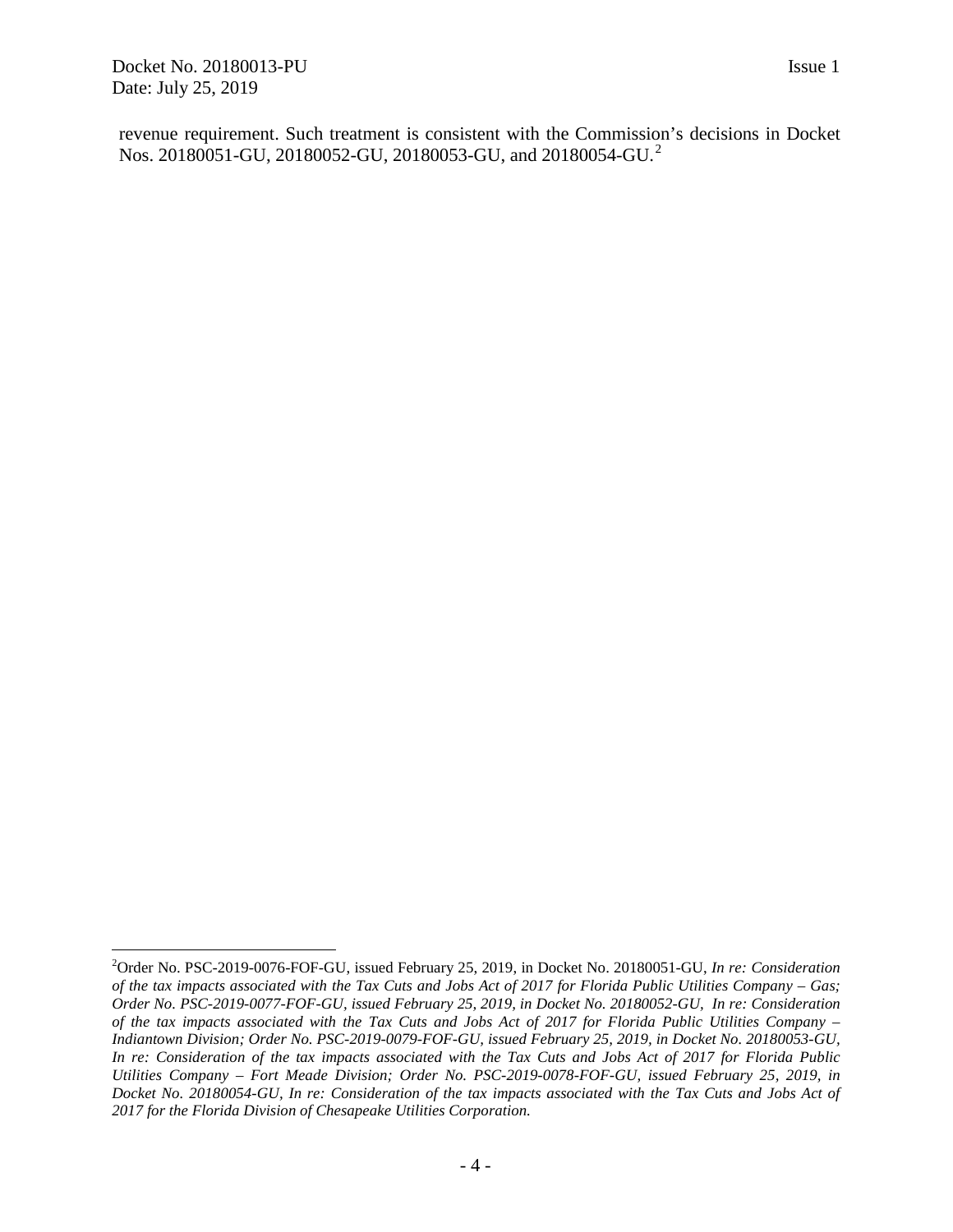**Recommendation:** Yes. Upon expiration of the protest period, if a timely protest is not received from a substantially affected person, the decision should become final and effective upon issuance of the Consummating Order and this docket should be closed and separate dockets opened to address the tax impacts associated with the passage of the TCJA for Gold Coast Utility Corporation and St. James Island. (Brownless)

**Staff Analysis:** Upon expiration of the protest period, if a timely protest is not received from a substantially affected person, the decision should become final and effective upon issuance of the Consummating Order and this docket should be closed and separate dockets opened to address the tax impacts associated with the passage of the TCJA for Gold Coast Utility Corporation and St. James Island.

Gold Coast Utility Corporation and St. James Island have not yet filed their 2018 annual reports. Consequently, the tax impacts associated with the TCJA cannot be evaluated for these two utilities. Both of these utilities are facing unique circumstances that will be addressed in dockets of their own. Also, closing this docket will resolve this tax issue for financial reporting purposes for the 13 utilities identified in Issue 1 that have filed their 2018 annual reports. Staff recommends the instant docket be closed and individual dockets be opened to address this tax issue for Gold Coast Utility Corporation and St. James Island.